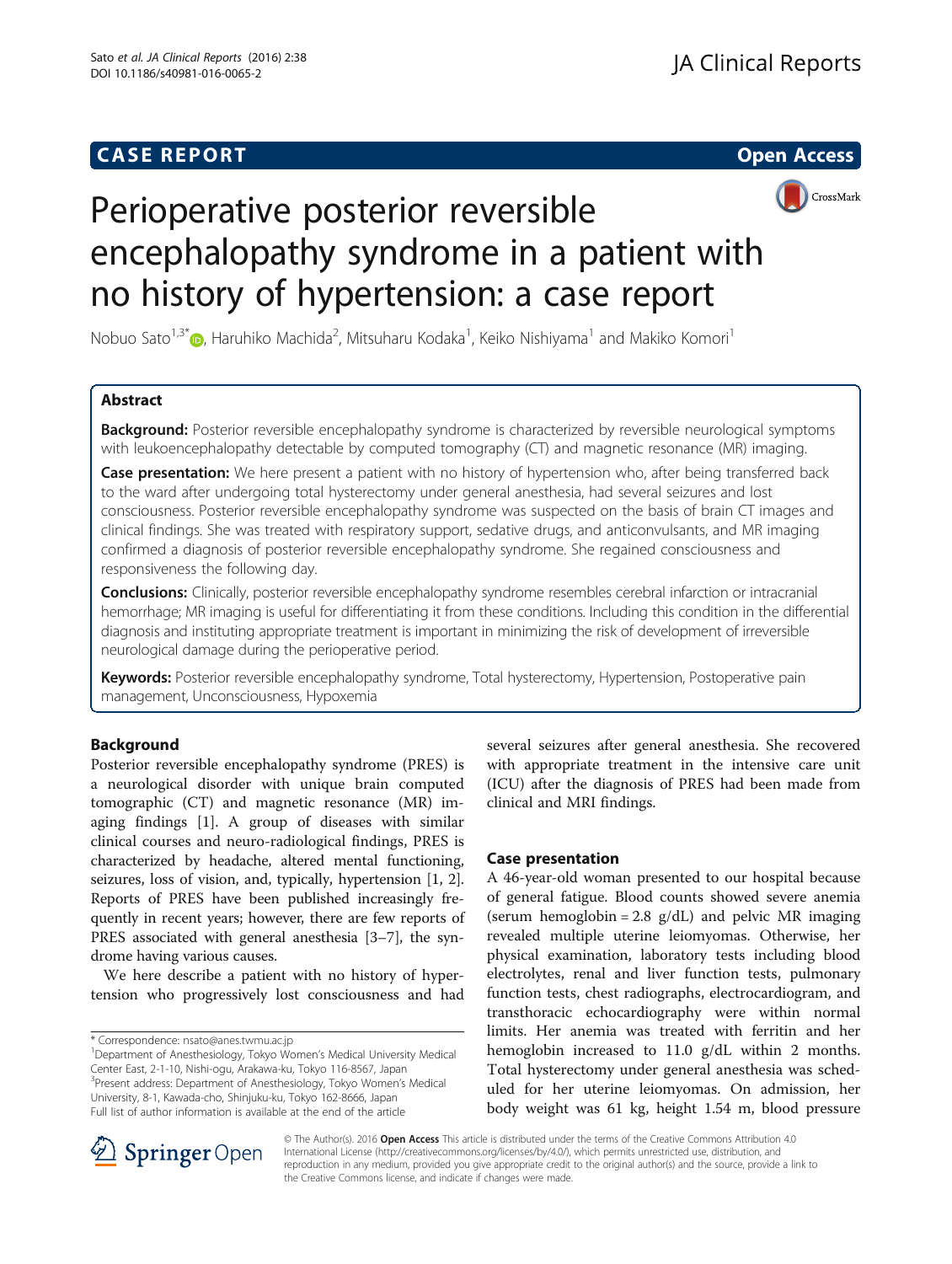(BP) 106/64 mmHg, and heart rate 78 beats/minute. She had no history of hypertension.

Prior to surgery, she received 0.5 mg of atropine and 2 mg of midazolam intramuscularly. In the operation room, she was monitored by electrocardiography, noninvasive arterial BP measurements, and a pulse oximeter. Her BP was 161/76 mmHg and heart rate 75 beats/minute before induction of general anesthesia, which was induced with propofol, remifentanil, and rocuronium. Following tracheal intubation, she was ventilated with 50% oxygen and 50% nitrous oxide and sevoflurane, and intermittent doses of fentanyl (total 0.2 mg) were administered intravenously. The operation was uneventful, lasting 1 h and 56 min. Postoperatively, she regained full consciousness and complained of wound pain after extubation. Postoperatively, pain control was achieved with intravenous fentanyl (total 0.2 mg), and she was transferred to the ward.

After her transfer to the ward, 30 mg of pentazocine hydrochloride and 50 mg of hydroxyzine pamoate were administered intravenously in response to further complaints of wound pain. Her BP ranged between 146/84 and 166/100 mmHg in the ward. Two hours after she had been transferred to the ward, she became less responsive; 4 h later she had six episodes of tonic-clonic seizures lasting from 30 s to 2 min and lost consciousness. She was given 5 mg of diazepam intravenously; this terminated the seizures. Even though she was receiving 10 L/minute oxygen by face mask her oxygen saturation remained low at 90%, she was therefore admitted to the ICU. On admission to the ICU, her Glasgow coma scale was 6/15 (motor 3, eyes 2, verbal 1). Her respiration was labored with a rate of 18 per minute and stridor, suggesting upper airway obstruction. Her BP was 112/60 mmHg, heart rate 102 beats/minute, body temperature 36.7°C, and her pupils were 2.5 mm in diameter, equal, and reactive. Initial arterial blood gas analysis while receiving 12 L/minute oxygen administered by a face mask showed a pH of 7.19, PaCO<sub>2</sub> of 46 mmHg, PaO<sub>2</sub> of 125 mmHg, HCO<sub>3</sub> of 17.6 mmol/L, and standard base excess of −10.6 mmol/L. A

chest radiograph showed diffuse, slightly increased opacity in both lungs. Brain CT images taken an hour after the seizures occurred showed symmetrical, slightly hypodense areas predominantly in the subcortical white matter of both occipital lobes.

Based on the aforementioned clinical features and neuroradiological findings, PRES was suspected. The patient was intubated and received mechanical ventilator support while being sedated with midazolam and fentanyl. By 20 min after intubation, her acidosis had improved dramatically, her arterial blood pH being 7.43. To prevent seizures, 250 mg of phenytoin and 800 mg of valproate per day were administered. Phenytoin was administered until the fourth and valproate until the 20th day after the event. On the day after admission to the ICU, the  $PaO<sub>2</sub>/FiO<sub>2</sub>$  ratio was over 500. On brain MR imaging performed 15 h after the seizures had occurred, T2- and diffusion-weighted images revealed symmetrical, increased signal intensity in both parietooccipital lobes (Fig. 1a, b). The lesions showed increased signal intensity on apparent diffusion coefficient map images (Fig. 1c). MR angiography was not suggestive of atherosclerotic changes. After stopping sedation, she regained consciousness and was extubated. She was found to have no neurological deficit except for visual disturbance with hand motion. Her vision had recovered fully by the fourth postoperative day and she was transferred to the ward on the sixth postoperative day. All abnormal findings on brain MR imaging had completely resolved 7 weeks after surgery (Fig. [2](#page-2-0)a, b and c).

#### **Discussion**

In 1996, the term PRES was proposed for reversible posterior leukoencephalopathy syndrome (RPLS) [[1\]](#page-2-0). The most common causes of PRES/RPLS are hypertensive encephalopathy, preeclampsia/eclampsia, cyclosporin A neurotoxicity, and uremic encephalopathy [\[1](#page-2-0)]. Most patients are markedly hypertensive on presentation; however, some have only mildly increased or even normal blood pressure [\[8, 9](#page-3-0)]. In PRES/RPLS, T2-weighted MR

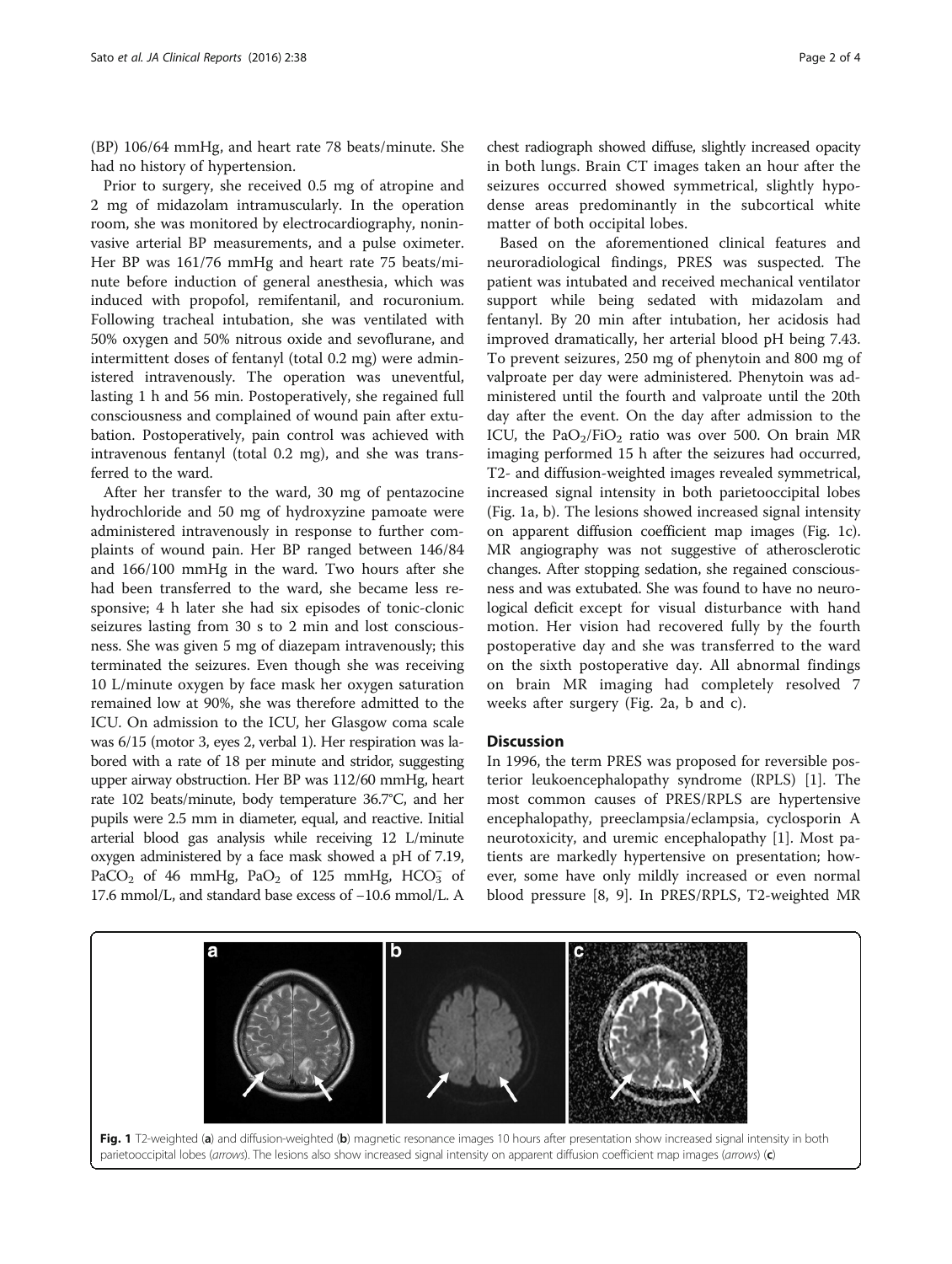<span id="page-2-0"></span>

imaging characteristically shows hyperintensity spreading out from the parietooccipital regions [1, 2]. In the acute phase, diffusion-weighted MR imaging can differentiate ischemic injury from conditions known to cause vasogenic brain edema [[9](#page-3-0)–[14](#page-3-0)].

Alterations in hemodynamic state can lead to PRES. Several reports on PRES associated with general anesthesia have been published [3–7]. Although there are various causes for this syndrome, affected patients typically have hypertension at the time of presentation or a history of hypertension.

In this case, the risk factor for PRES was the sustained hypertension caused by incomplete postoperative pain control [[15\]](#page-3-0). Adequate pain control may have prevented the development of PRES. To prevent PRES, all surgery patients undergoing general anesthesia, including low risk patients undergoing low risk surgery, should be admitted to a postanesthetic care unit for frequent checking of vital signs and to receive adequate postoperative pain control [[16\]](#page-3-0).

This clinical report underscores the need to check vital signs carefully to ensure early detection of loss of consciousness that could lead to PRES, even when there is no history of hypertension.

The acquisition of MR images was very useful for the early diagnosis of PRES in this case. Brain MRI is much more sensitive than CT [\[17](#page-3-0)]; however CT is sometimes preferable for diagnosing PRES in critically ill patients. The combination of the patient's clinical features and MR imaging findings led to early and successful treatment.

#### Conclusion

We here report the rare complication of delayed postoperative hypertensive encephalopathy. The diagnosis of PRES was made early and appropriate intensive care management of the patient's symptoms instituted, resulting in complete recovery with no complications.

#### Abbreviations

BP: Blood pressure; CT: Computed tomography; ICU: Intensive Care Unit; MR: Magnetic resonance; PRES: Posterior reversible encephalopathy syndrome; RPLS: Reversible posterior leukoencephalopathy syndrome

#### Authors' contributions

NS drafted the manuscript. NS, HM, MiK, KN, and MaK treated the patient, and HM, MiK, KN, and MaK helped draft the manuscript and revise it critically. All authors read and approved the final manuscript.

#### Competing interests

The authors declare that they have no competing interests.

#### Consent for publication

The patient gave written informed consent for publication of this case report and all accompanying images. A copy of the consent form is available for review by the Editor-in-Chief.

#### Author details

<sup>1</sup>Department of Anesthesiology, Tokyo Women's Medical University Medical Center East, 2-1-10, Nishi-ogu, Arakawa-ku, Tokyo 116-8567, Japan. 2 Department of Radiology, Tokyo Women's Medical University Medical Center East, Tokyo, Japan. <sup>3</sup>Present address: Department of Anesthesiology, Tokyo Women's Medical University, 8-1, Kawada-cho, Shinjuku-ku, Tokyo 162-8666, Japan.

#### Received: 15 September 2016 Accepted: 15 November 2016 Published online: 21 November 2016

#### References

- 1. Hinchey J, Chaves C, Appignani B, Breen J, Pao L, Wang A, et al. A reversible posterior leukoencephalopathy syndrome. N Engl J Med. 1996;334(8):494–500.
- Casey SO, Sampaio RC, Michel E, Truwit CL. Posterior reversible encephalopathy syndrome: utility of fluid-attenuated inversion recovery MR imaging in the detection of cortical and subcortical lesions. AJNR Am J Neuroradiol. 2000;21(7): 1199–206.
- 3. Inoue S, Kawaguchi M, Furuya H. A case of posterior reversible encephalopathy syndrome after emergence from anesthesia. J Anesth. 2012;26(1):111–4.
- 4. Eran A, Barak M. Posterior reversible encephalopathy syndrome after combined general and spinal anesthesia with intrathecal morphine. Anesth Analg. 2009;108(2):609–12.
- 5. Gharabawy R, Pothula VR, Rubinshteyn V, Silverberg M, Gave AA. Epinephrine-induced posterior reversible encephalopathy syndrome: a case report. J Clin Anesth. 2011;23(6):505–7.
- 6. Barbara DW, Smith BC, Onigkeit JA. Posterior reversible encephalopathy syndrome as a cause of postoperative blindness. Anesthesiology. 2012; 116(2):472.
- 7. Yi JH, Ha SH, Kim YK, Choi EM. Posterior reversible encephalopathy syndrome in an untreated hypertensive patient after spinal surgery under general anesthesia -a case report-. Korean J Anesthesiol. 2011;60(5):369–72.